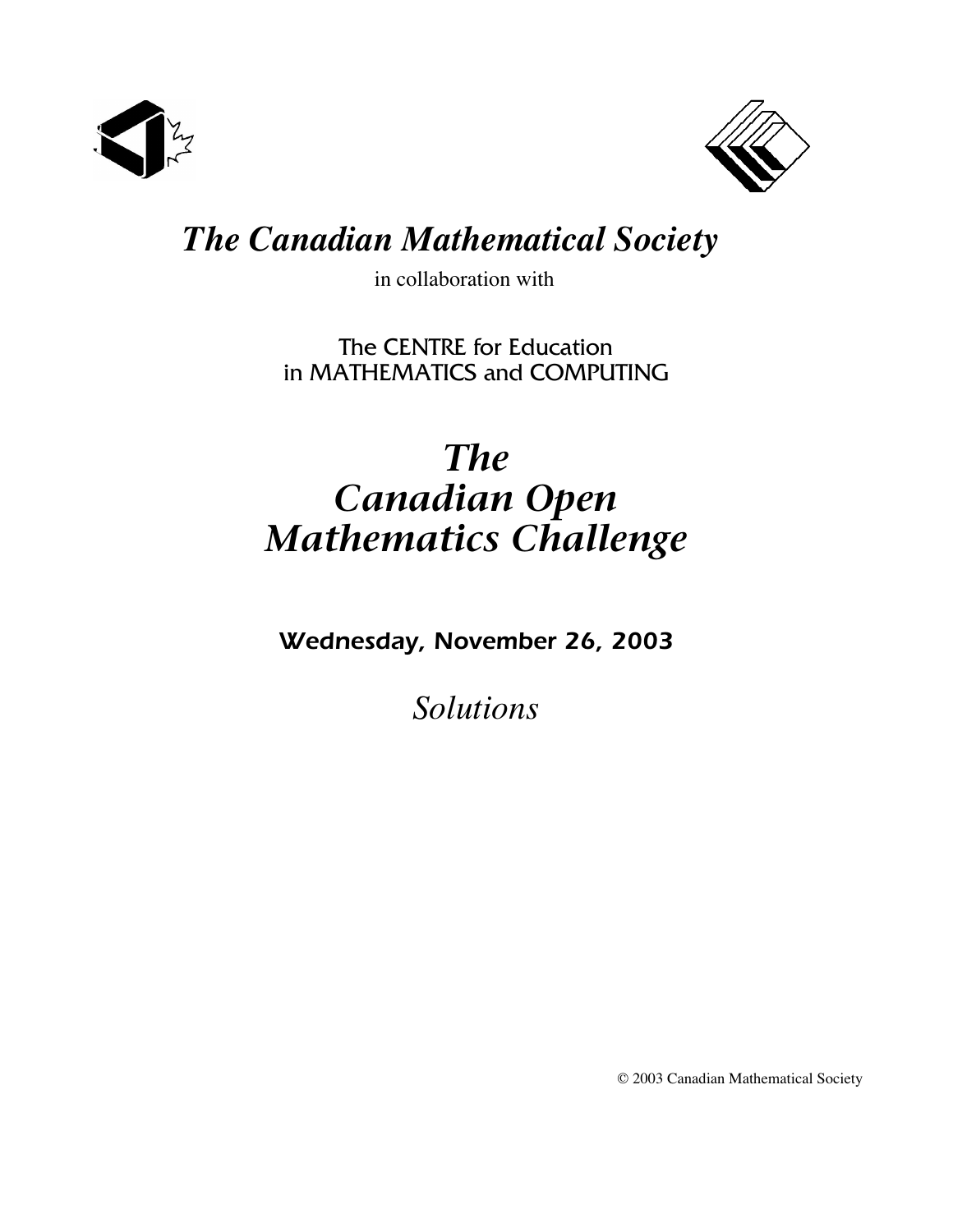### **Part A**

- 1. Let Gareth's present age, in years, be *G*. Then Jeff's age is  $G - 1$ , and Ina's age is  $G + 2$ . Since the sum of their three ages is 118, then  $(G-1) + G + (G+2) = 118$  $G = 39$ Therefore, Gareth's age is 39.
- 2. When the point  $(4, -2)$  is reflected in the *x*-axis, its image is  $(4, 2)$ . When the point  $(4,2)$  is reflected in the line  $y = x$ , its image is  $(2,4)$ . Therefore, the coordinates of the final point are  $(2,4)$ .
- 3. The particle which moves clockwise is moving three times as fast as the particle moving counterclockwise. Therefore, the particle moving clockwise moves three times as far as the particle moving counterclockwise in the same amount of time.

This tells us that in the time that the clockwise particle travels  $\frac{3}{4}$  of the way around the circle, the counterclockwise particle will travel  $\frac{1}{4}$  of the way around the circle, and so the two particles will meet at  $P(0,1)$ .



Using the same reasoning, the particles will meet at  $Q(-1, 0)$ when they meet the second time.

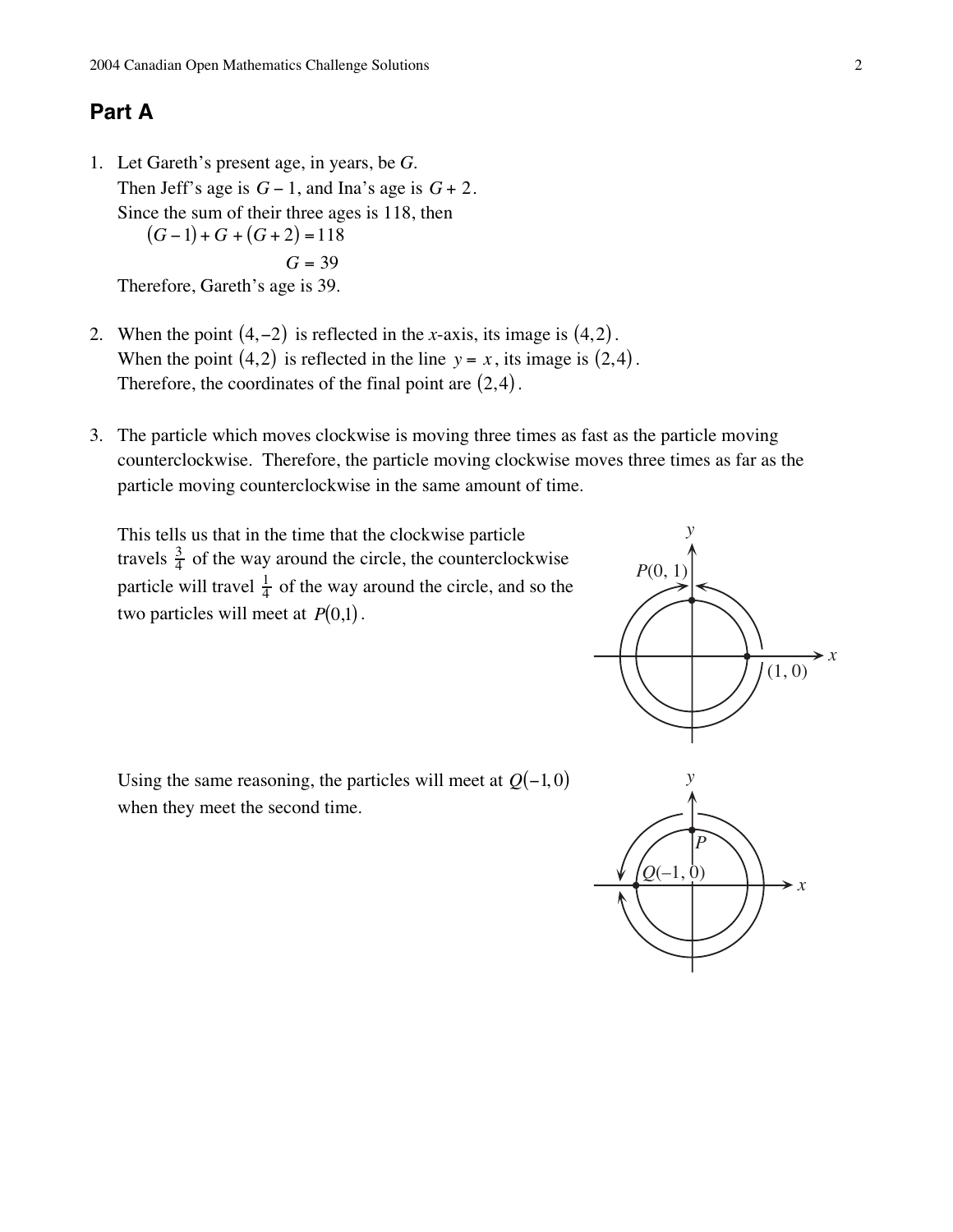#### 4. *Solution 1*

In choosing a pair of numbers from the five given numbers, there are 10 different ways of choosing these numbers. These pairs are  $\{(0,1), (0,2), (0,3), (0,4), (1,2), (1,3), (1,4), (2,3), (2,4), (3,4)\}\)$ . The only pairs in which the sum is greater than the product are those containing a 0 or a 1. Since there are 7 of these, the required probability is  $\frac{7}{10}$ .

#### *Solution 2*

The most straightforward way to approach this problem is to make a chart:

| Numbers chosen | <u>Sum</u>     | Product        |  |
|----------------|----------------|----------------|--|
| 0,1            | 1              | $\overline{0}$ |  |
| 0,2            | $\overline{2}$ | $\overline{0}$ |  |
| 0,3            | 3              | $\overline{0}$ |  |
| 0,4            | $\overline{4}$ | $\theta$       |  |
| 1,2            | 3              | $\overline{2}$ |  |
| 1,3            | $\overline{4}$ | 3              |  |
| 1,4            | 5              | 4              |  |
| 2,3            | 5              | 6              |  |
| 2,4            | 6              | 8              |  |
| 3,4            | 7              | 12             |  |
|                |                |                |  |

So there are 10 possible ways that two different numbers can be chosen, and for 7 of these possibilities, the sum of the two numbers is greater than the product. Therefore, the probability is  $\frac{7}{10}$ .

#### 5. Join *A* to *C*.

This line divides the shaded region into two identical pieces.





Consider the shaded region above *AC*.

This piece of the region is formed by taking the sector *DAC* of the circle, centre *D* and radius 6, and then removing ∆*ADC*.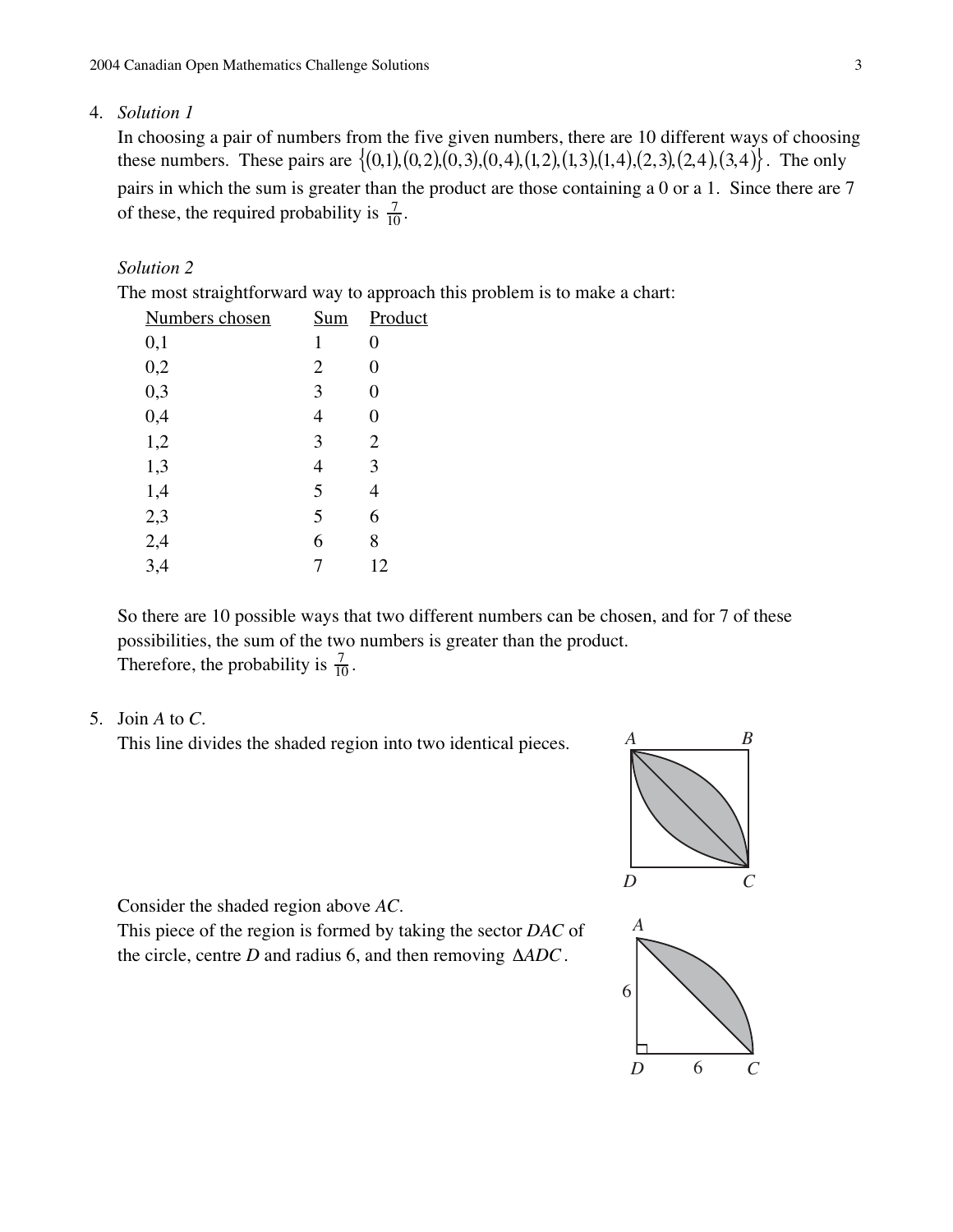Since  $\angle ADC = 90^\circ$ , then the sector is one quarter of the whole circle, and has area  $\frac{1}{4}\pi r^2 = \frac{1}{4}\pi (6^2) = 9\pi$ .

Also, ∆*ADC* is right-angled with base *DC* of length 6 and height *DA* of length 6, and so has area  $\frac{1}{2}bh = \frac{1}{2}(6)(6) = 18.$ 

Therefore, the area of the region above the line is  $9\pi - 18$ , and so the area of the entire shaded region is  $2(9\pi - 18) = 18\pi - 36$  square units.

6. If 
$$
x < 0
$$
, then  $\frac{3}{x} < 0$ , so  $\left|\frac{3}{x}\right| \le \frac{3}{x} < 0$ . Similarly,  $\left|\frac{4}{x}\right| < 0$ , so we cannot possibly have  
\n
$$
\left|\frac{3}{x}\right| + \left|\frac{4}{x}\right| = 5
$$
. Therefore,  $x > 0$ .  
\nWhen  $x > 0$ , we have  $\frac{3}{x} < \frac{4}{x}$ , so  $\left|\frac{3}{x}\right| \le \left|\frac{4}{x}\right|$ .  
\nSince each of  $\left|\frac{3}{x}\right|$  and  $\left|\frac{4}{x}\right|$  is an integer, then there are three possibilities:  
\ni)  $\left|\frac{3}{x}\right| = 0$  and  $\left|\frac{4}{x}\right| = 5$   
\nii)  $\left|\frac{3}{x}\right| = 1$  and  $\left|\frac{4}{x}\right| = 4$ 

ii) 
$$
\left[\frac{3}{x}\right] = 1
$$
 and  $\left[\frac{4}{x}\right] = 4$   
\niii)  $\left[\frac{3}{x}\right] = 2$  and  $\left[\frac{4}{x}\right] = 3$   
\nIf  $\left[\frac{3}{x}\right] = 0$ , then  $0 \le \frac{3}{x} < 1$  or  $x > 3$ . If  $\left[\frac{4}{x}\right] = 5$ , then  $5 \le \frac{4}{x} < 6$  or  $\frac{2}{3} < x \le \frac{4}{5}$ . These intervals do not overlap, so there are no solutions in this case.  
\nIf  $\left[\frac{3}{x}\right] = 1$ , then  $1 \le \frac{3}{x} < 2$  or  $\frac{3}{2} < x \le 3$ . If  $\left[\frac{4}{x}\right] = 4$ , then  $\frac{4}{5} < x \le 1$ . These intervals do not overlap, so there are no solutions in this case.  
\nIf  $\left[\frac{3}{x}\right] = 2$ , then  $2 \le \frac{3}{x} < 3$  or  $1 < x \le \frac{3}{2}$ . If  $\left[\frac{4}{x}\right] = 3$ , then  $1 < x \le \frac{4}{3}$ . In this case, the intervals do overlap. When we combine these intervals, we see that if  $1 < x \le \frac{4}{3}$ , then  $\left[\frac{3}{x}\right] + \left[\frac{4}{x}\right] = 5$ .  
\nTherefore, the range of values is  $1 < x \le \frac{4}{3}$ .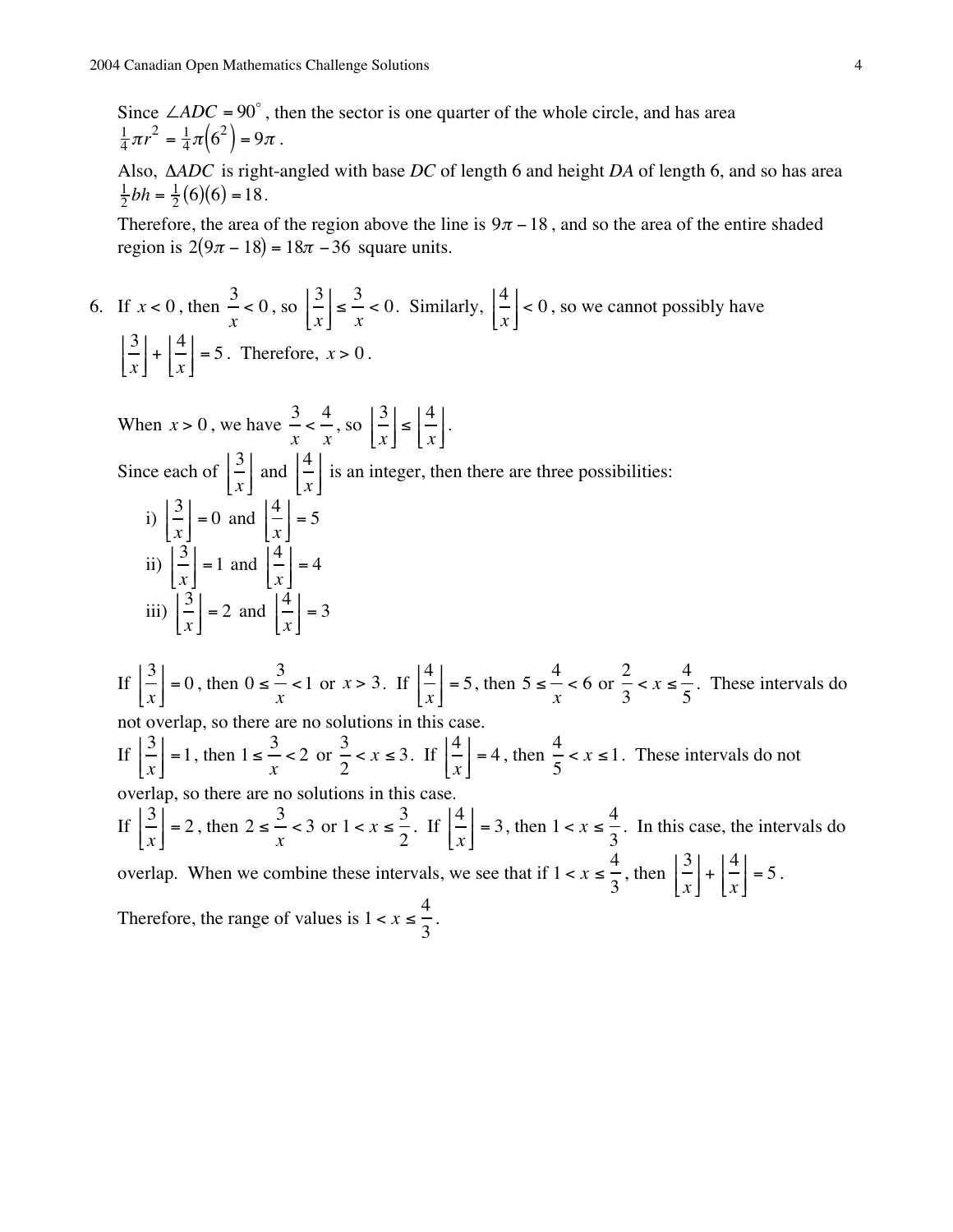#### 7. *Solution 1*

Let the radius of circle *C* be *r*.

Since *P*, *Q* and *R* are given as midpoints of the radius of the large circle, they themselves lie on a circle with the same centre as the given circle, but with half its radius.

#### Method 1 – Perpendicular bisectors

To find the centre of the circle passing through *P*, *Q* and *R*, we must find the intersection of the perpendicular bisectors of the sides of the triangle formed by the three points.



Consider next side *PO*. Since *P* has coordinates (4,1) and *O* has coordinates (7,−8), then *PO* has slope –3 and has midpoint  $\left(\frac{11}{2}, -\frac{7}{2}\right)$ . Therefore, the perpendicular bisector of *PQ* has slope  $\frac{1}{3}$  and has equation  $y + \frac{7}{2} = \frac{1}{3}(x - \frac{11}{2})$ .

Therefore, at the intersection of these two perpendicular bisectors,  $y + \frac{7}{2} = \frac{1}{3}(7 - \frac{11}{2})$  or  $y = -3$ . Thus the centre of the circle is the point  $(7, -3)$ , and since  $(7, -8)$  lies on the circle, the radius of the small circle is 5. Therefore, the radius of circle *C* is 10.

#### Method 2 – Geometric

As in Method 1, we proceed by trying to find the centre of the circle. Also, we again know that the centre is the intersection of the perpendicular bisectors of the sides of the ∆*PQR*. One perpendicular bisector is very easy to find – that of *PR*, which has equation  $x = 7$  as we found above. This tells us that the centre lies on the line  $x = 7$ . Thus, the centre of the circle can be represented by  $O(7, b)$ .





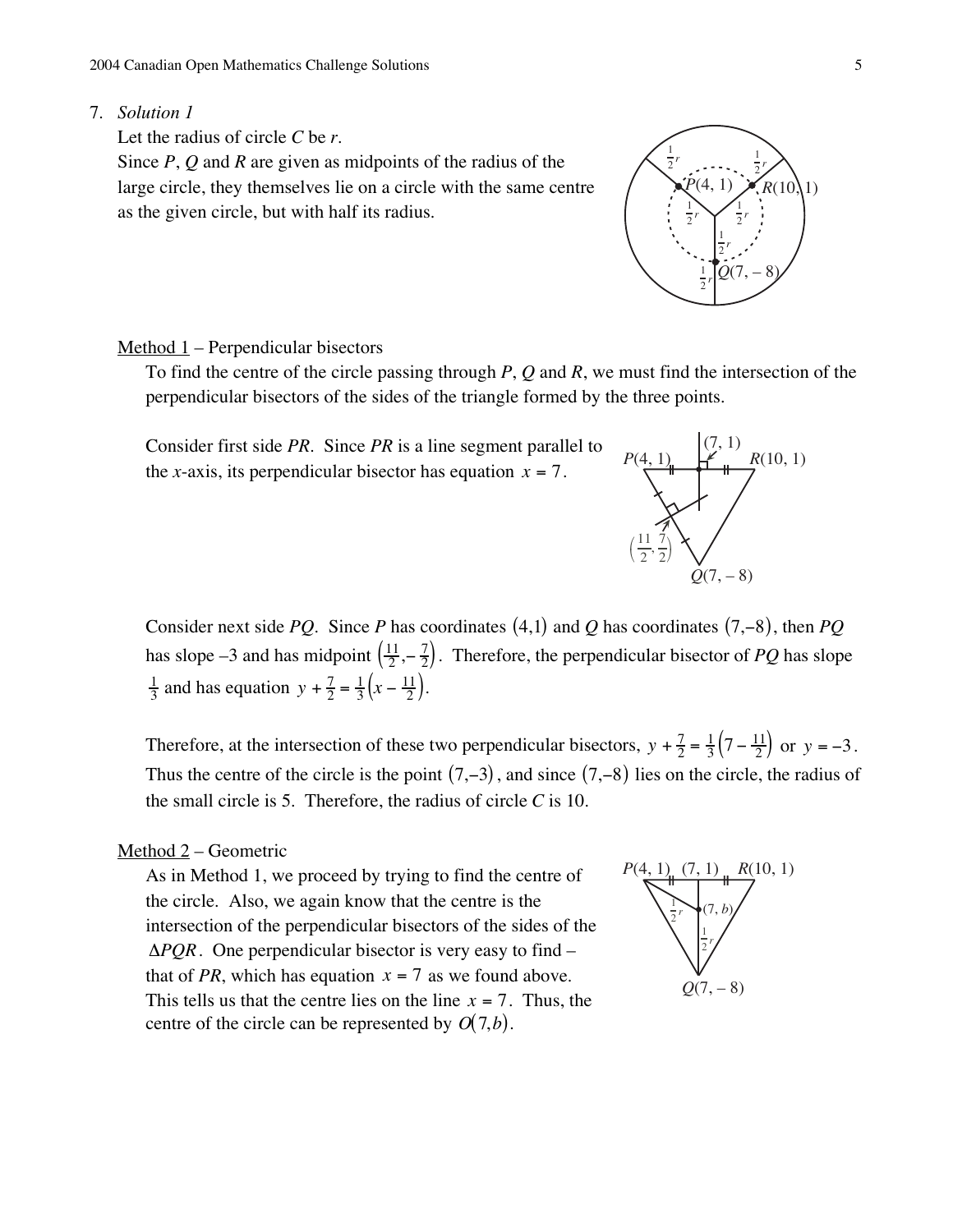Since radii of a circle are equal,

$$
OP2 = OQ2
$$
  
(7-4)<sup>2</sup> + (b-1)<sup>2</sup> = (7-7)<sup>2</sup> + (b+8)<sup>2</sup>  
9+b<sup>2</sup>-2b+1= b<sup>2</sup> +16b+64  
b = -3

The radius of the circle *P*, *Q* and *R* is  $\sqrt{3^2 + (-4)^2} = 5$  and the radius of the larger circle is 10.

8. The first thing that we must notice in this problem is because we are looking for positive integers *k*, *l* and *m* such that

$$
\frac{4k}{5} + \frac{5l}{6} + \frac{6m}{7} = 82
$$

then *k* must be divisible by 5, *l* must be divisible by 6, and *m* must be divisible by 7.

So we make the substitution  $k = 5K$ ,  $l = 6L$  and  $m = 7M$ , where *K*, *L* and *M* are positive integers. Therefore, we obtain, by substitution

 $5K + 6L + 7M = 97$ 

 $4K + 5L + 6M = 82$ 

Subtracting the second equation from the first, we get

 $K + L + M = 15$ 

 $4K + 5L + 6M = 82$ 

Subtracting six times the first equation from the second equation, we get

 $K + L + M = 15$ 

 $-2K - L = -8$ 

or

$$
K + L + M = 15
$$

 $2K + L = 8$ 

Since *K*, *L* and *M* are all positive integers, we obtain from the second equation the following possibilities for *K* and *L* which give us *M* from the first equation, and thus *k*, *l* and *m*:

| K |   | M  |    |    | $\boldsymbol{m}$ |
|---|---|----|----|----|------------------|
|   | 6 | 8  |    | 36 | 56               |
|   |   | 9  | 10 | 24 | 63               |
|   |   | 10 | 5  | 12 | 70               |

Therefore, there are three triples  $(k, l, m)$  of positive integers which are solutions to the system of equations.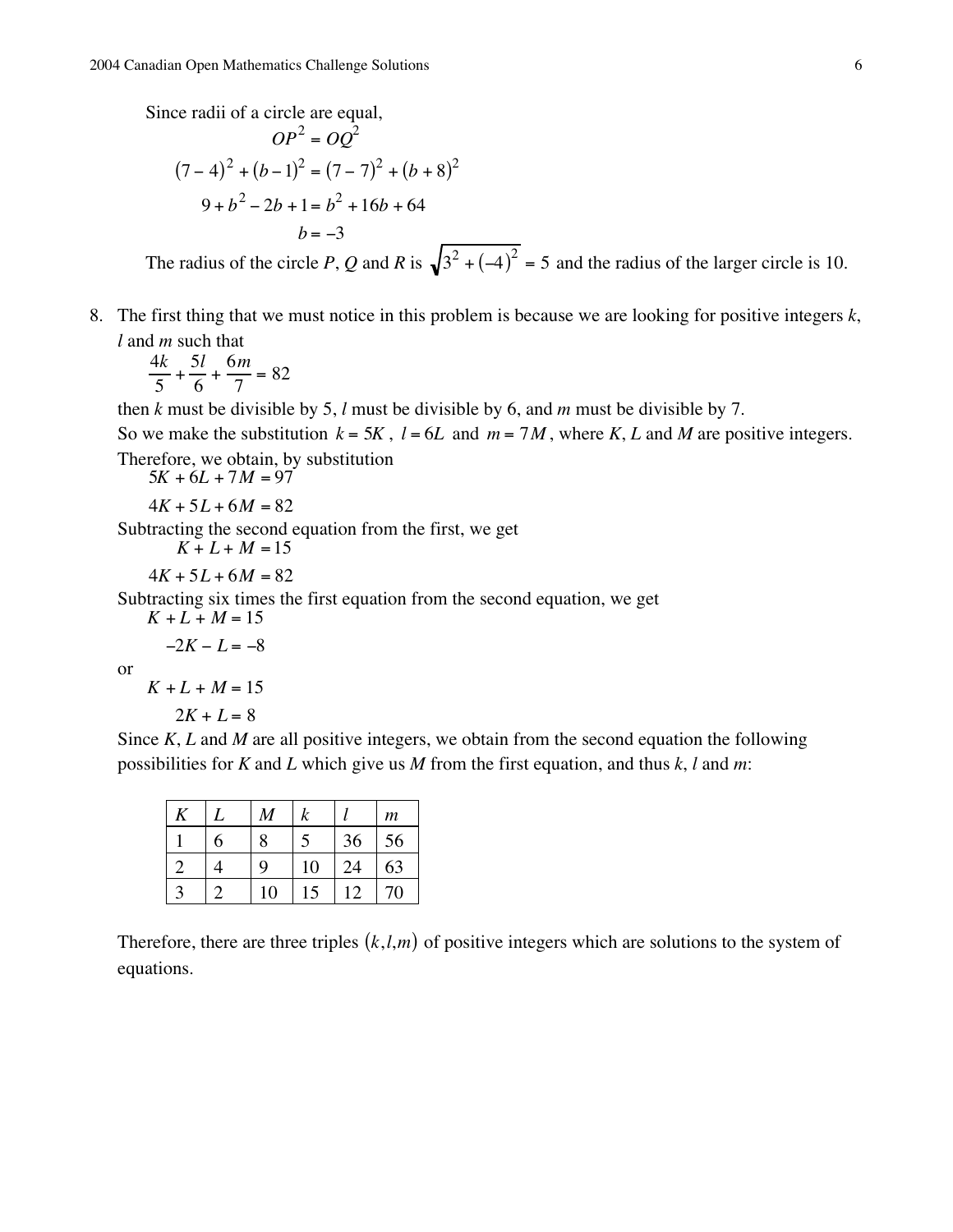## **Part B**

- 1. (a) We will proceed systematically to fill in the circles based on the initial knowledge that
	- $k = 2$  and  $e = 5$ :
		- $i = 10$  (5, *i*)

[Throughout the solution to this problem, we have used notation such as  $(5, 7, c)$  to indicate that there is a straight line joining the circles containing 5, 7 and *c*. Thus,  $5 + 7 + c = 15$  or



We can verify that the numbers along each of the ten straight lines add to 15.

(b) (i) *Solution 1*

We start with knowing that *k* = 2 and *e* is unknown.

Then

 $i = 15 - e$  (*e*, *i*)  $c = 15 - 2 - (15 - e) = e - 2$  (2, 15 – *e*, *c*)  $b = 15 - 2 - e = 13 - e$  (2, *e*, *b*) Therefore,  $b = 13 - e$  and  $c = e - 2$ .

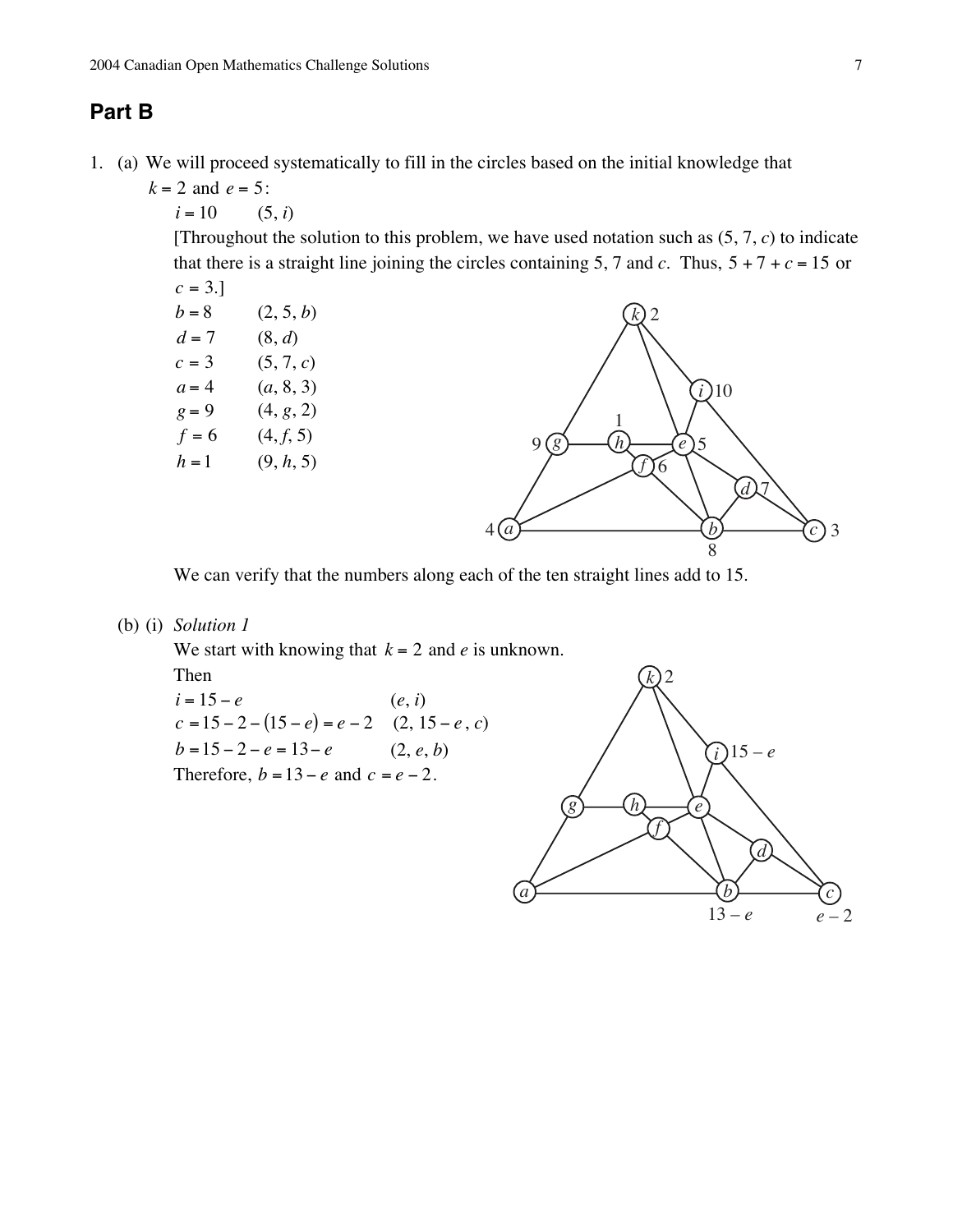*Solution 2* We start with knowing that  $k = 2$  and *e* is unknown.

#### Then

$$
i = 15 - e
$$
  
\n
$$
c = 15 - 2 - (15 - e) = e - 2
$$
  
\n
$$
d = 15 - e - (e - 2) = 17 - 2e
$$
  
\n
$$
e, d, e - 2
$$
  
\n
$$
b = 15 - (17 - 2e) = 2e - 2
$$
  
\n
$$
e, d, e - 2
$$
  
\nTherefore,  $b = 2e - 2$  and  $c = e - 2$ .



(ii) *Solution*

We know from (i) that  $k = 2$ ,  $b = 13 - e$ , and  $c = e - 2$ . Therefore,  $d = 15 - b = 15 - (13 - e) = 2 + e$ . But we also know that  $e + d + c = 15$  $e + (2 + e) + (e - 2) = 15$  $3e = 15$  $e = 5$ 

Therefore,  $e = 5$ .

(c) *Solution*

We can model our approach from  $(b)$ . Starting with *e* being unknown and  $k = x$ , we express some of the circles in terms of *x* and *e*:  $i = 15 - e$  (*e*, *i*)  $c = 15 - x - (15 - e) = e - x$  (*x*, 15 – *e*, *c*)  $b = 15 - x - e$  (*x*, *e*, *b*)  $d = 15 - (15 - x - e) = x + e$  (15 – *x* – *e*, *d*) But we know that  $e + d + c = 15$  $e + (x + e) + (e - x) = 15$  $3e = 15$ 

 $e = 5$ 



*d*

2 + *e*

 $13 - e$   $e - 2$ 

*c*

*i* 15 – *e*

*g*) (*h*) *e* 

*h*

*f*

*k* 2

*a*  $\longleftarrow$  *b* 

Therefore, *e* must still be equal to 5.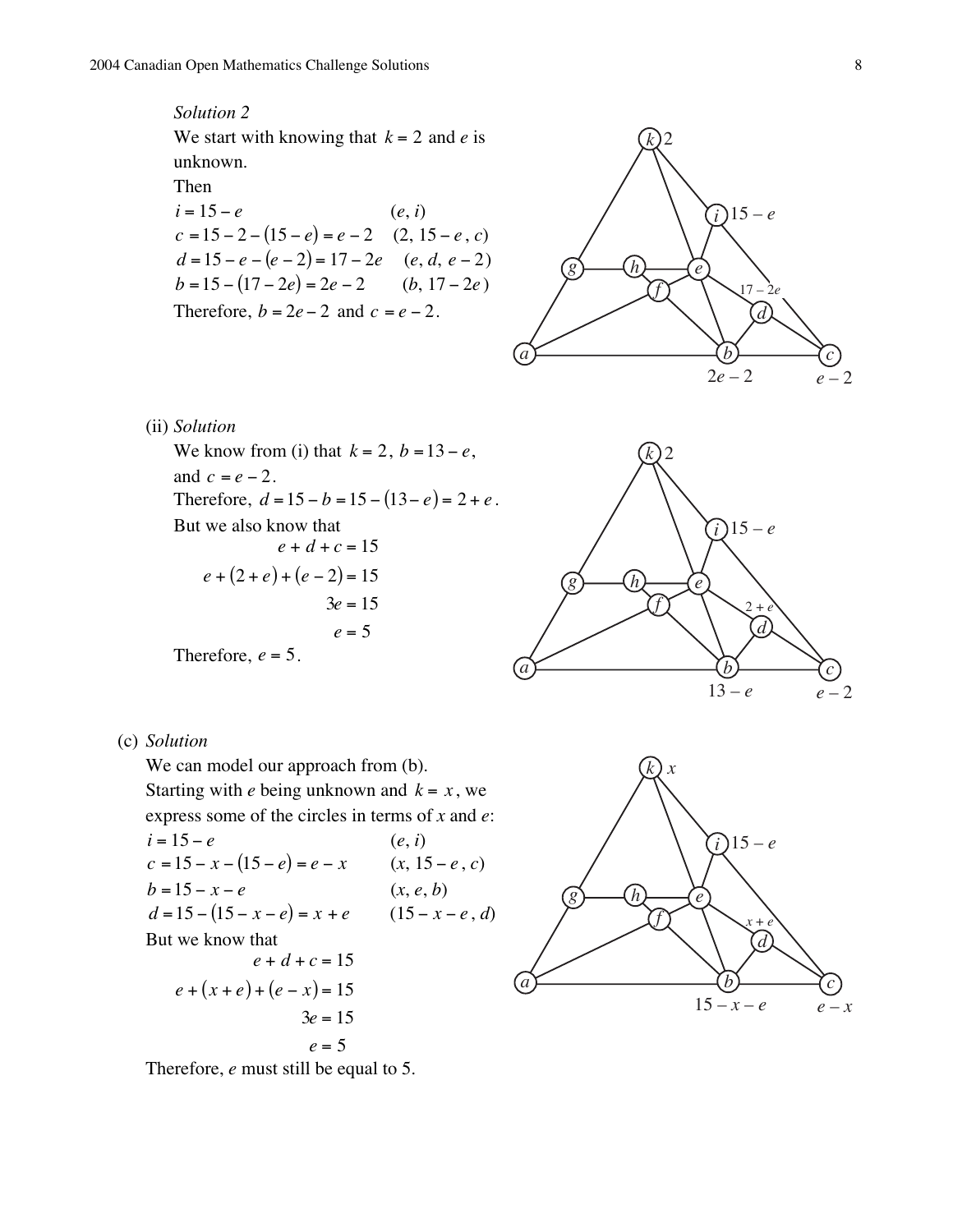2. (a) *Solution 1*

Drop perpendiculars from *D* and *A* to *BC*, meeting *BC* at *E* and *F* respectively. Since *DA* is parallel to *CB*, then *DE* and *AF* are also perpendicular to *DA*. Since *DAFE* is a rectangle, then  $EF = 6$ .

Since  $DC = AB$ ,  $DE = AF$  and  $\triangle DEC$  and  $\triangle AFB$  are rightangled, then they are congruent triangles, and so  $CE = BF$ , and so both of these lengths must be equal to 3.



By the Pythagorean Theorem,  $DE = \sqrt{DC^2 - CE^2} = \sqrt{6^2 - 3^2} = \sqrt{27} = 3\sqrt{3}$ . Therefore, the sides of  $\triangle DEC$  are in the ratio 1 to  $\sqrt{3}$  to 2, so *DEC* is a 30-60-90 triangle, with  $\angle DCE = 60^\circ$  and  $\angle CDE = 30^\circ$ .

Therefore, since we have congruent triangles,  $\angle DCB = \angle ABC = \angle DCE = 60^{\circ}$  and  $\angle CDA = \angle DAB = 90^\circ + \angle CDE = 120^\circ.$ 

*Solution 2* Join *D* to the midpoint *M* of *CB*. Then  $CM = MB = 6$ . Since *DM* and *MB* are parallel and of equal length, then *AB* and *DM* will also be parallel and equal length. Thus,  $DM = 6$ , and so  $\Delta DCM$  is equilateral.



Therefore,  $\angle DCB = \angle DCM = 60^\circ$ . By symmetry,  $\angle ABC = \angle DCB = 60^\circ$ . Since *DA* and *CB* are parallel,  $\angle$ *CDA* =  $\angle$ *DAB* = 120<sup>°</sup>.

(b) (i) If Chuck was attached to a point *P* and there were no obstructions, he would be able to reach a circle of radius 8 m. (If Chuck stays at the end of his chain, he could trace out a circle of radius 8 m, but Chuck can move everywhere inside this circle, since his chain does not have to be tight.) However, here we have an obstruction – the trapezoidal barn.

Since the interior angle of the barn at point  $A$  is  $120^{\circ}$ , then the exterior angle of the barn is  $240^\circ$ . So Chuck can certainly reach the area which is a  $240^\circ$  sector of radius 8 m, centred at *A*. (If Chuck extends the chain as far as possible in a straight line in the direction of *D* from *A*, can then walk in a clockwise direction, keeping the chain at its full length until the chain lies along AB. He will have moved through  $240^{\circ}$ , and the region is the sector of a circle.)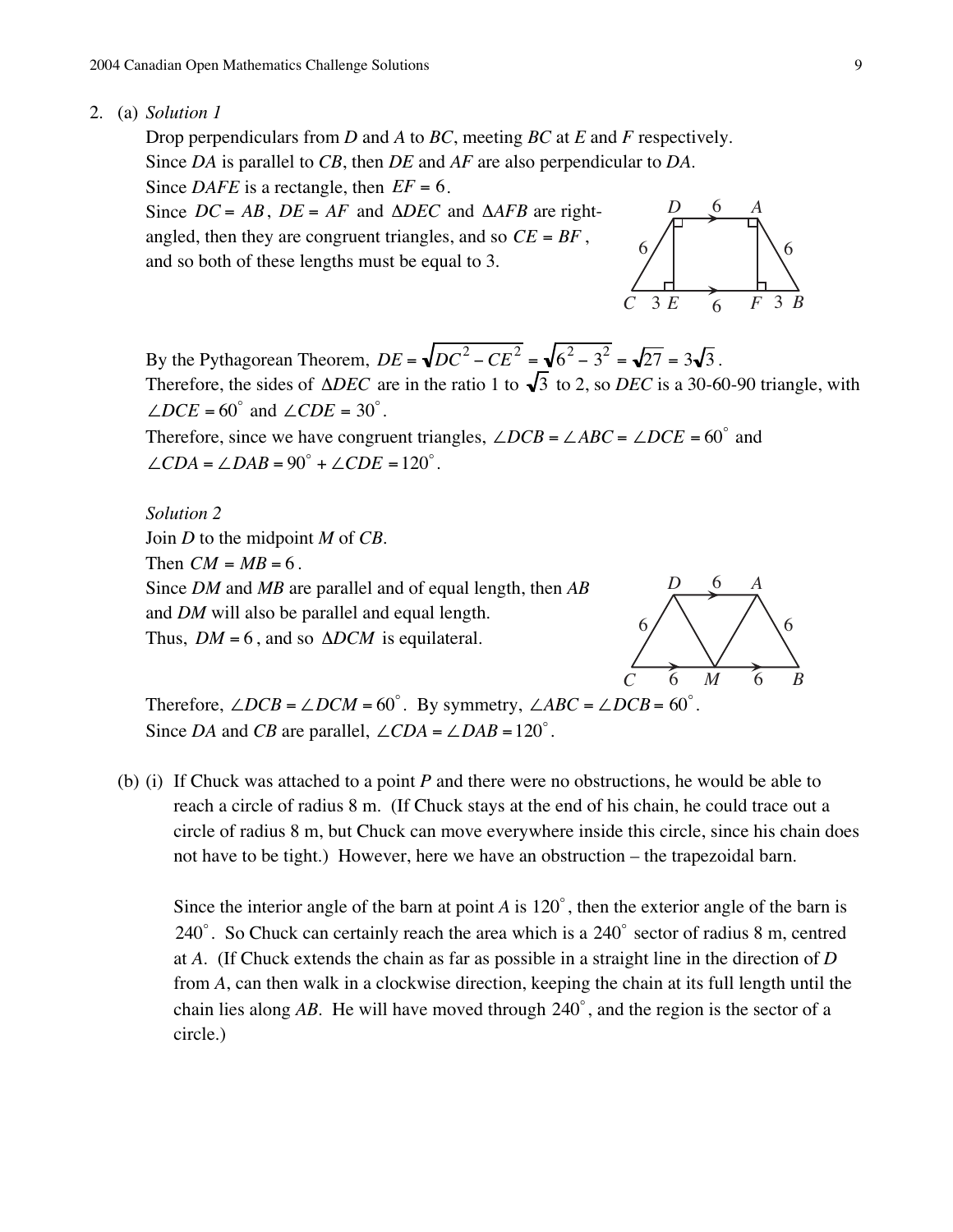However, when the chain is fully extended in the direction of *D*, Chuck will be 2 m past point *D*. He will thus be free to move towards side *DC* of the barn. If he does this and keeps the chain tight, he will trace out part of a circle of radius 2 m centred at *D*. (Point *D* now serves as a "pivot" point for the chain.) Since the exterior angle of the barn at point *D* is  $240^\circ$ , then the angle between  $AD$  extended and  $DC$  is  $60^{\circ}$ . Therefore, Chuck can reach a  $60^{\circ}$  sector of a circle of radius 2 m, centred at *D*.



When the chain is fully extended in the direction of *B*, Chuck will be 2 m past point *B*. He will thus be free to move towards side *BC* of the barn. If he does this and keeps the chain tight, he will trace out part of a circle of radius 2 m centred at *B*. (Point *B* now serves as a "pivot" point for the chain.) Since the exterior angle of the barn at point *B* is  $300^{\circ}$  (the interior angle at *B* is 60°), then the angle between *AB* extended and *BC* is 120°. Therefore, Chuck can reach a 120 $^{\circ}$  sector of a circle of radius 2 m, centred at *B*.

The area of a sector of angle  $\theta^{\circ}$  of a circle of radius *r* is  $\frac{\theta}{360}\pi r^2$ .

Therefore, the total area that Chuck can reach is

 $\frac{240}{360}(\pi)8^2 + \frac{60}{360}(\pi)2^2 + \frac{120}{360}(\pi)2^2 = \frac{2}{3}$  $(64\pi) + \frac{1}{6}(4\pi) + \frac{1}{3}(4\pi) = \frac{128\pi}{3} + 2\pi = \frac{134\pi}{3}$ square metres.

(ii) Let *x* be the distance along *AB* from *A* to *P*.

Since the total perimeter of the barn is 30 m and Chuck is attached with a 15 m chain, then Chuck can reach the same point on the barn whether he wraps the chain around the barn in a clockwise direction or a counterclockwise direction. This point will move, however, as *P* moves. For example, if Chuck was attached at point *A* (ie. if  $x = 0$ ), then he could reach a point 3 m along *CB* from *C* towards *B* wrapping in either the clockwise or counterclockwise direction. If Chuck was attached at point *B* (ie. if  $x = 6$ ), he could reach the midpoint of *CD* in either direction. As point *P* moves from *A* towards *B*, this furthest point on the barn that Chuck can reach will slide along *BC* towards *C* and then up *CD* towards *D*. If *P* is at the midpoint of  $AB$  (ie. if  $x = 3$ ), the furthest point along the barn that he can reach will be point *C*. So in our analysis, we must be careful as to whether  $0 \le x \le 3$  or  $3 \le x \le 6$ .

Regardless of the value of *x*, Chuck can certainly reach a  $180^{\circ}$  sector of a circle of radius 15 centred at *P*.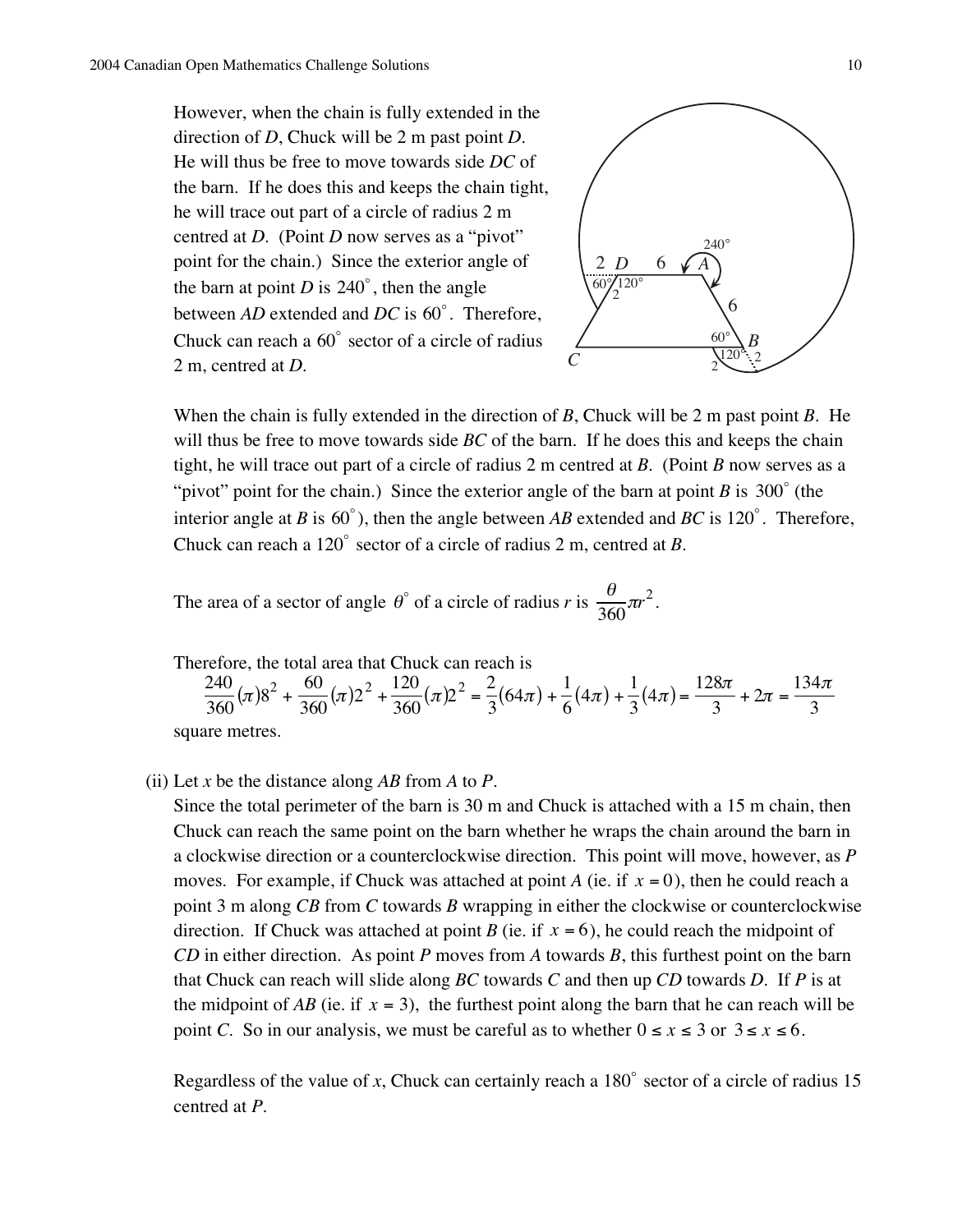We start in the counterclockwise direction.

Also, regardless of the value of *x*, Chuck can reach a  $60^\circ$  sector of a circle of radius 15 – *x* centred at *A* (using *A* as the new pivot point for the chain). Still regardless of the value of *x*, Chuck can reach a  $60^\circ$  sector of a circle of radius  $9 - x = (15 - x) - 6$  centred at *D* (using *D* as the new pivot point for the chain). If  $3 \le x \le 6$ , then  $9 - x \le 6$ , so Chuck cannot reach past point *C*.



If  $0 \le x \le 3$ , then  $9 - x \ge 6$ , so Chuck can reach past point *C*, and so can reach a 120° sector of a circle of radius  $3 - x = (9 - x) - 6$  centred at *C* (using *C* as the new pivot point for the chain).

Next, we consider the clockwise direction.

Regardless of the value of *x*, Chuck can reach a  $120^{\circ}$  sector of a circle of radius 9 +  $x = 15 - (6 - x)$  (the distance from *B* to *P* is 6 – *x*) centred at *B* (using *B* as the new pivot point for the chain).

If  $0 \le x \le 3$ , then  $9 + x \le 12$ , so Chuck cannot reach past point *C*.

If  $3 \le x \le 6$ , then  $9 + x \ge 12$ , so Chuck can reach past point *C*, and so can reach a 120<sup>o</sup> sector of a circle of radius  $x - 3 = (9 + x) - 12$  centred at *C* (using *C* as the new pivot point for the chain).

We now calculate the total area that Chuck can reach.

If 
$$
0 \le x \le 3
$$
, then the area that Chuck can reach is  
\n
$$
\frac{180}{360}\pi 15^2 + \frac{60}{360}\pi (15 - x)^2 + \frac{60}{360}\pi (9 - x)^2 + \frac{120}{360}\pi (3 - x)^2 + \frac{120}{360}\pi (9 + x)^2
$$
\n
$$
= \frac{1}{2}\pi (225) + \frac{1}{6}\pi (225 - 30x + x^2) + \frac{1}{6}\pi (81 - 18x + x^2) + \frac{1}{3}\pi (9 - 6x + x^2) + \frac{1}{3}\pi (81 + 18x + x^2)
$$
\n
$$
= \frac{1}{6}\pi (675 + 225 - 30x + x^2 + 81 - 18x + x^2 + 18 - 12x + 2x^2 + 162 + 36x + 2x^2)
$$
\n
$$
= \frac{1}{6}\pi (1171 - 24x + 6x^2)
$$
\n
$$
= \pi x^2 - 4\pi x + \frac{387}{2}\pi
$$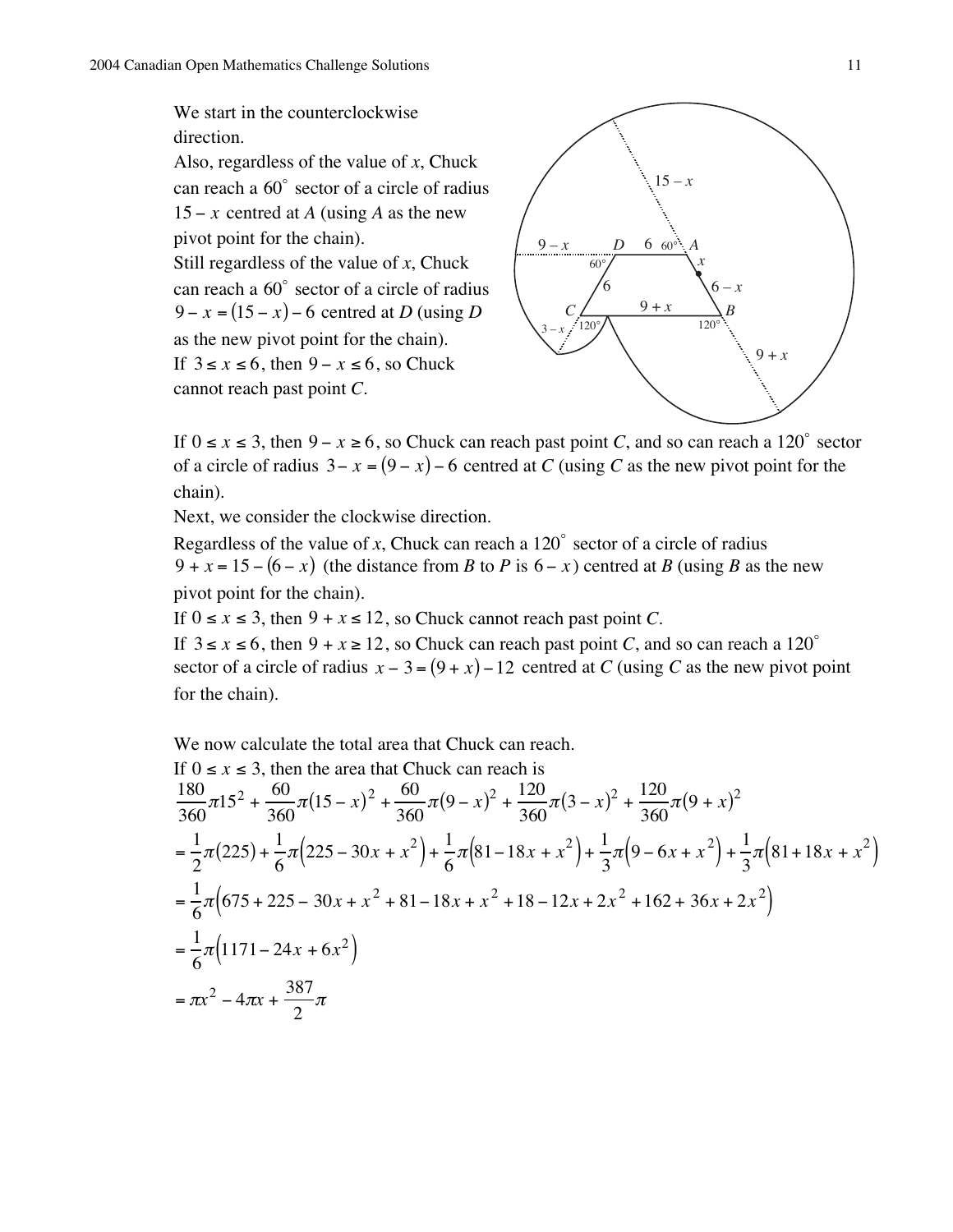If  $3 \le x \le 6$ , then the area that Chuck can reach is

$$
\frac{180}{360}\pi 15^2 + \frac{60}{360}\pi (15 - x)^2 + \frac{60}{360}\pi (9 - x)^2 + \frac{120}{360}\pi (9 + x)^2 + \frac{120}{360}\pi (x - 3)^2
$$
  
=  $\pi x^2 - 4\pi x + \frac{387}{2}\pi$ 

(Notice that the one term between these two initial expressions that seems to be different is actually the same!)

Therefore, no matter what the value of  $x$  is, the area that Chuck can reach is  $\pi x^2 - 4\pi x + \frac{387}{2}\pi$ . This is a parabola opening upwards, so the vertex of the parabola gives us the minimum of the parabola. This vertex is at  $x = -\frac{-4\pi}{2(\pi)} = 2$ . Since  $x = 2$  is between the endpoints of the allowable interval (0 and 6), then this will give the minimum.

Therefore, the location of *P* which minimizes the area that Chuck can reach is 2 m along the wall from *A* towards *B*.

3. (a) *Solution 1*

Let  $\angle PAB = \theta$ .

Then  $\angle XAB = 180^\circ - \theta$ , and so  $\angle XYB = \theta$  since *XYBA* is a cyclic quadrilateral, and so opposite angles sum to  $180^\circ$ .

Therefore, ∆*PAB* is similar to ∆*PYX* (common angle at *P*, equal angle  $\theta$ ).

So, 
$$
\frac{XY}{BA} = \frac{PX}{PB}
$$
 or  $XY = \frac{BA \cdot PX}{PB} = \frac{6(5+16)}{7} = 18$ .

*Solution 2*

By the cosine law in 
$$
\triangle APB
$$
,  
\n
$$
AB^2 = PA^2 + PB^2 - 2(PA)(PB)\cos(\angle APB)
$$
\n
$$
36 = 25 + 49 - 2(5)(7)\cos(\angle APB)
$$
\n
$$
\cos(\angle APB) = \frac{38}{70} = \frac{19}{35}
$$

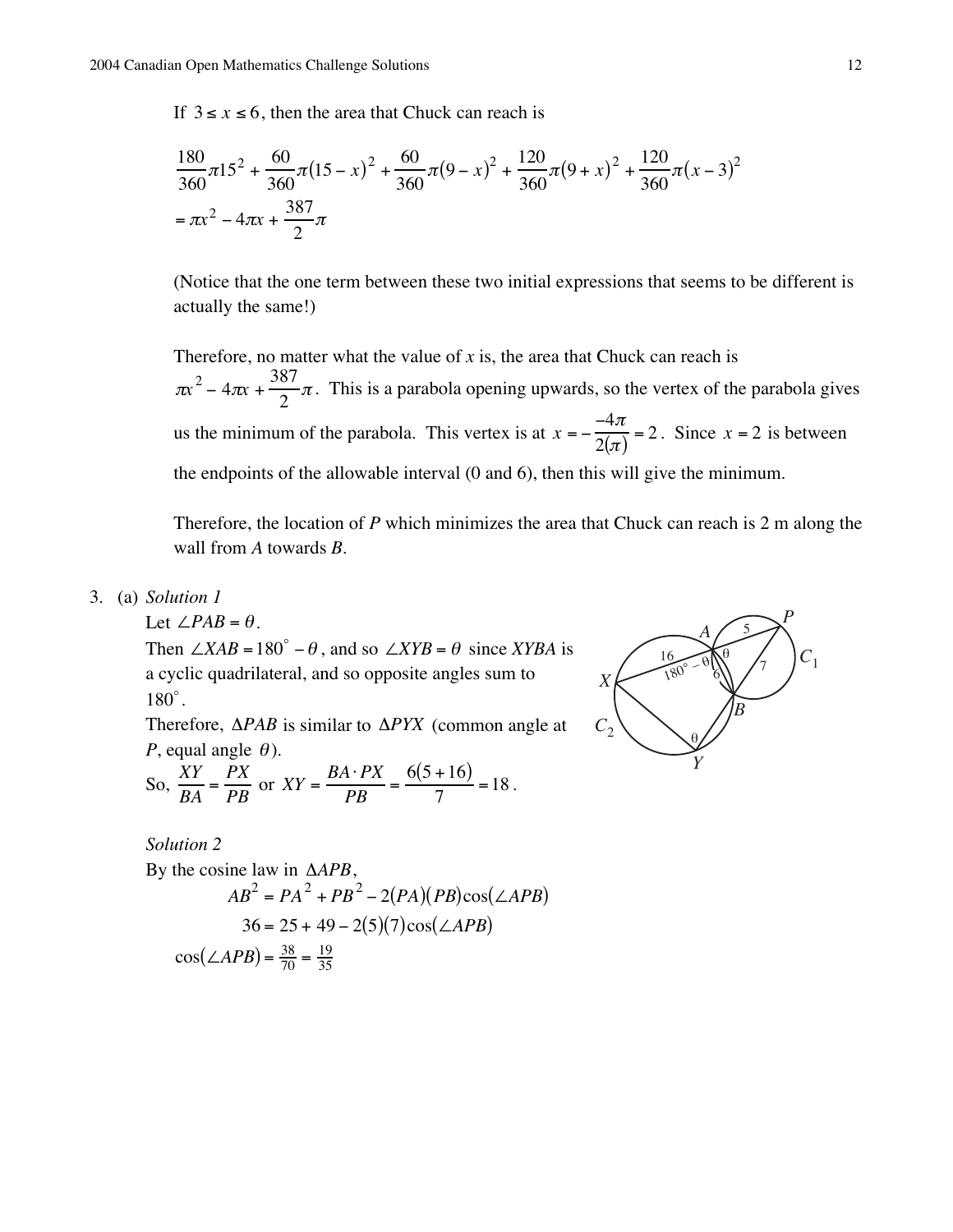Now, *PX* and *PY* are both secants of circle  $C_2$ , so by the

Secant-Secant Theorem,  $PA \cdot PX = PB \cdot PY$  $5(5+16) = 7(7+BY)$  $105 = 7(7 + BY)$  $15 = 7 + BY$ *BY* = 8



Now in ∆*PXY* we know the lengths of sides *PX* (length 21), *PY* (length 15) and the cosine of ∠*XPY* = ∠*APB*, so we can use the cosine law to calculate the length of *XY*.

$$
XY^{2} = PX^{2} + PY^{2} - 2(PX)(PY)\cos(\angle XPY)
$$
  
\n
$$
XY^{2} = 441 + 225 - 2(21)(15)(\frac{19}{35})
$$
  
\n
$$
XY^{2} = 441 + 225 - 2(3)(3)(19)
$$
  
\n
$$
XY^{2} = 441 + 225 - 342
$$
  
\n
$$
XY^{2} = 324
$$
  
\n
$$
XY = 18
$$

Therefore, the length of *XY* is 18.

(b) *Solution 1*

Since the circle  $C_4$  is fixed, the length *VW* will be fixed if the angle it subtends on the circle is fixed, ie. if the angle ∠*VHW* does not depend on the position of *Q*. Now

$$
\angle VHW = 180^\circ - \angle VHQ
$$
  
=  $180^\circ - (180^\circ - \angle GVH - \angle GQH)$   
=  $\angle GVH + \angle GQH$ 



But since chord *GH* is a chord of fixed length in both circles (ie. it doesn't change as *Q* moves), then the angles that it subtends in both circles are constant. In particular, ∠*GVH* and ∠*GQH* are both fixed (that is, they do not depend on the position of *Q*).

Since both of these angles are fixed, then  $∠VHW = ∠GVH + ∠GQH$  is also fixed. Therefore, the length of *VW* is fixed.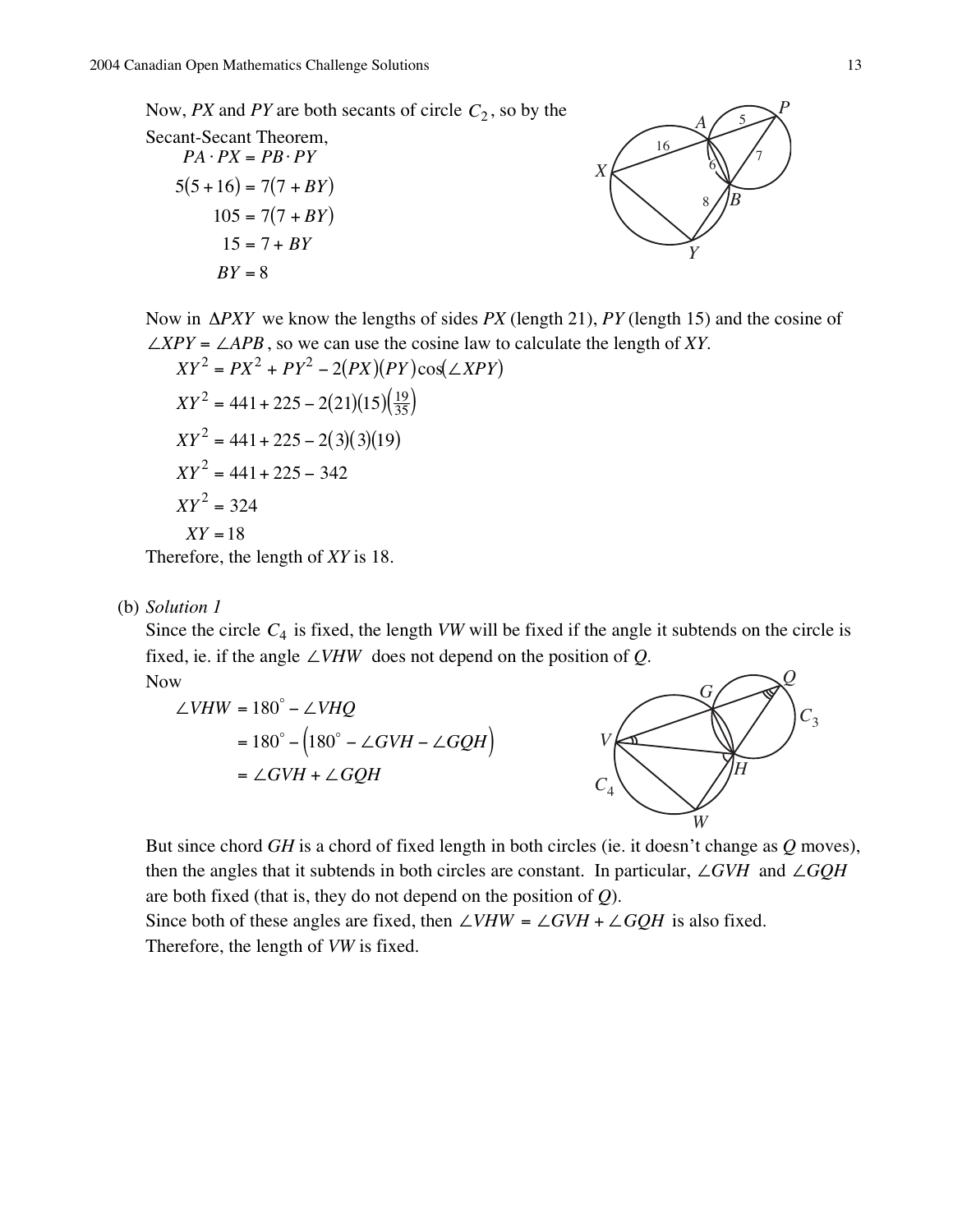#### *Solution 2*

We start by noting that chord *GH* has a constant length, ie. does not depend on the the position of *Q*. Thus, *GH* is a constant chord in both  $C_3$  and  $C_4$ . In  $C_3$ , let  $\angle GQH = \alpha$ . In  $C_4$ , let  $\angle GVH = \angle GWH = \beta$ .

These angles are constant since *GH* is of constant length.



Therefore,  $\angle VHQ = \angle QGW = 180^\circ - (\alpha + \beta)$ , and so  $\angle VGW = \angle WHV = \alpha + \beta$ .

Since these last two angles are constant for all position of *Q*, then *VW* is a chord of constant length.

#### *Solution 3*

We proceed by considering two different positions for the point  $Q$ , which we call  $Q_1$  and  $Q_2$ . These points will create two different positions for the line segment *VW*, which we call  $V_1W_1$ and  $V_2W_2$ .

To show that the length of *VW* is constant, we must show that  $V_1W_1$  and  $V_2W_2$  have the same length. We do know that the points *G* and *H* are fixed, so the length of *GH* does not vary.



As in part (a) Solution 1, ∆*Q*1*HG* and ∆*Q*1*V*1*W*1 are similar triangles, as are ∆*Q*2*HG* and ∆*Q*2*V*2*W*<sup>2</sup> . (The two positions for *Q* play the same role as *P*, points *G* and *H* play the same role as *A* and *B*, and the points *V* and *W* play the same role as *X* and *Y*.) Therefore, by similar triangles,  $\frac{V_1 W_1}{H G} = \frac{Q_1 V_1}{Q_1 H}$ or  $V_1 W_1 = HG \cdot \frac{Q_1 V_1}{Q_1 H}$  $\frac{\mathcal{L}_1 \cdot 1}{Q_1 H}$ . Also, by similar triangles,  $\frac{V_2 W_2}{H G} = \frac{Q_2 V_2}{Q_2 H}$ or  $V_2W_2 = HG \cdot \frac{Q_2V_2}{Q_2H}$  $\frac{Z_2 \cdot Z_1}{Q_2 H}$ . Since the length of *HG* (or *GH*) does not change, to show that  $V_1W_1$  and  $V_2W_2$  have the same length, we must show that  $\frac{Q_1 V_1}{Q_1 H} = \frac{Q_2 V_2}{Q_2 H}$ .

Join *H* to each of  $V_1$  and  $V_2$ .

Now *GH* is a chord of fixed length in both circles, so the angle that it subtends at any point on the circumference of each circle is the same.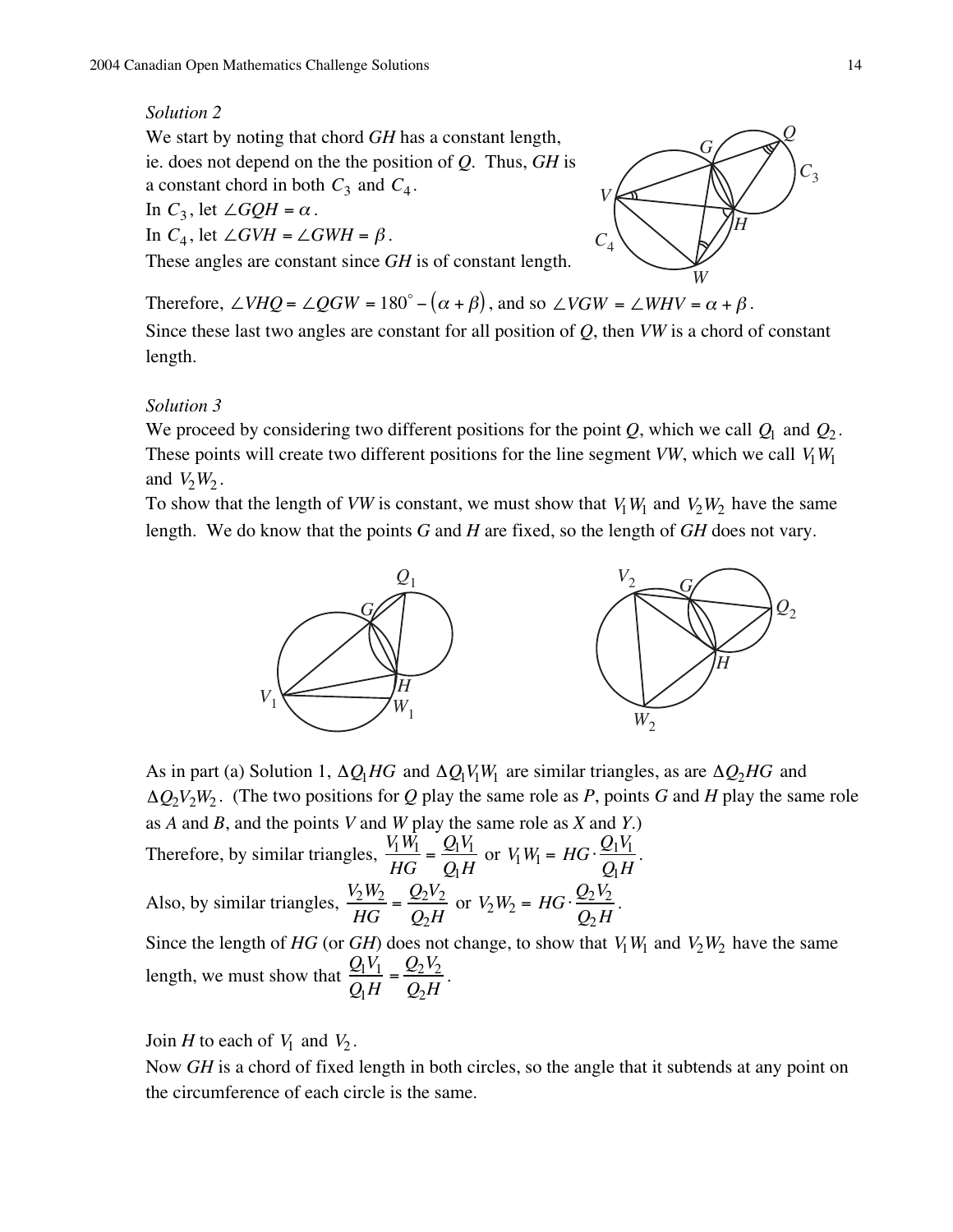Therefore,  $\angle GQ_1H = \angle GQ_2H$  and  $\angle GV_1H = \angle GV_2H$ . But this tells us that  $\Delta Q_1 H V_1$  and  $\Delta Q_2 H V_2$  are similar. Thus,  $\frac{Q_1 V_1}{Q_1 V_1}$ *Q*2*V*<sup>2</sup>  $=\frac{Q_1H}{\Omega}$ *Q*2*H* or  $\frac{Q_1 V_1}{Q_1 H} = \frac{Q_2 V_2}{Q_2 H}$ . Therefore,  $V_1 W_1 = HG \cdot \frac{Q_1 V_1}{Q_1 H} = HG \cdot \frac{Q_2 V_2}{Q_2 H} = V_2 W_2$ , ie. the length of *VW* is constant.

#### 4. (a) *Solution 1*

Since *a*, *b* and *c* are the roots of the equation  $x^3 - 6x^2 + 5x - 1 = 0$ , then using the properties of the coefficients of a cubic equation,

$$
a+b+c=6
$$
  
ab + ac + bc = 5  
abc = 1

Since we know that each of *a*, *b* and *c* is a roots of the equation, then

$$
a3-6a2+5a-1=0
$$
  
\n
$$
b3-6b2+5b-1=0
$$
  
\n
$$
c3-6c2+5c-1=0
$$
  
\nor after rearranging

$$
a3 = 6a2 - 5a + 1
$$
  
\n
$$
b3 = 6b2 - 5b + 1
$$
  
\n
$$
c3 = 6c2 - 5c + 1
$$
  
\n(\*)

Adding these three equations, we obtain

 $a^3 + b^3 + c^3 = 6a^2 + 6b^2 + 6c^2 - 5a - 5b - 5c + 3$  $= 6(a^2 + b^2 + c^2) - 5(a + b + c) + 3$ 

We already know that  $a + b + c = 6$ , so if we could determine the value of  $a^2 + b^2 + c^2$ , then we would know the value of  $a^3 + b^3 + c^3$ .

But

$$
(a+b+c)^2 = a^2 + b^2 + c^2 + 2ab + 2bc + 2ac
$$
  
\n
$$
6^2 = a^2 + b^2 + c^2 + 2(ab + bc + ac)
$$
  
\n
$$
a^2 + b^2 + c^2 = 36 - 2(5)
$$
  
\n
$$
a^2 + b^2 + c^2 = 26
$$
  
\nand so  
\n
$$
a^3 + b^3 + c^3 = 6(a^2 + b^2 + c^2) - 5(a+b+c) + 3 = 6(26) - 5(6) + 3 = 129
$$

If we know take the equations in (\*) and multiply both sides in the first, second and third equations by *a*, *b* and *c*, respectively, we get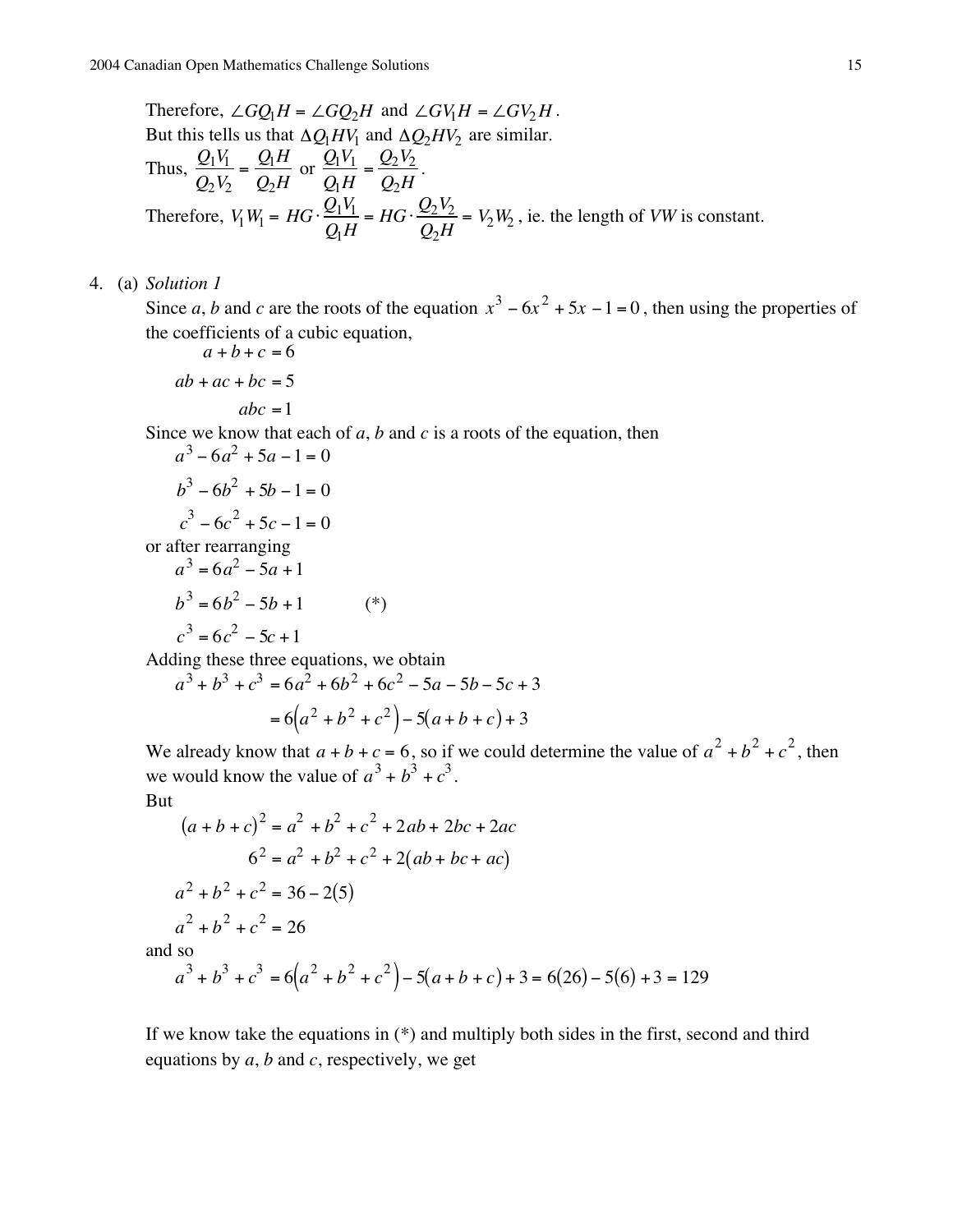$$
a4 = 6a3 - 5a2 + a
$$
  
\n
$$
b4 = 6b3 - 5b2 + b
$$
  
\n
$$
c4 = 6c3 - 5c2 + c
$$
  
\nwhich we then can add to obtain  
\n
$$
a4 + b4 + c4 = 6(a3 + b3 + c3) - 5(a2 + b2 + c2) + (a + b + c)
$$
  
\n
$$
= 6(129) - 5(26) + 6
$$
  
\n
$$
= 650
$$

Repeating the process one more time by multiplying the first, second and third equations in (\*\*) by *a*, *b* and *c*, respectively, and adding, we obtain

$$
a^5 + b^5 + c^5 = 6(a^4 + b^4 + c^4) - 5(a^3 + b^3 + c^3) + (a^2 + b^2 + c^2)
$$
  
= 6(650) - 5(129) + 26  
= 3281  
Therefore, the value of  $a^5 + b^5 + c^5$  is 3281.

*Solution 2*

Since *a*, *b* and *c* are the roots of the equation  $x^3 - 6x^2 + 5x - 1 = 0$ , then using the properties of the coefficients of a cubic equation,

$$
s = a + b + c = 6
$$
  

$$
t = ab + ac + bc = 5
$$
  

$$
p = abc = 1
$$

We will attempt to express  $a^5 + b^5 + c^5$  in terms of *s*, *t* and *p*, which will thus allow us to calculate the value of  $a^5 + b^5 + c^5$ .

First,

$$
(a+b+c)^2 = a^2 + b^2 + c^2 + 2ab + 2bc + 2ac
$$
  

$$
a^2 + b^2 + c^2 = s^2 - 2t
$$

Next,

$$
(a2 + b2 + c2)(a + b + c) = a3 + b3 + c3 + a2b + a2c + b2a + b2c + c2a + c2b
$$
  

$$
a3 + b3 + c3 = s(s2 - 2t) - [a2b + a2c + b2a + b2c + c2a + c2b]
$$
  

$$
= s(s2 - 2t) - [(ab + ac + bc)(a + b + c) - 3abc]
$$
  

$$
= s(s2 - 2t) - [ts - 3p]
$$
  

$$
= s3 - 3st + 3p
$$
  
*7e* can now attempt to express  $a5 + b5 + c5$  as

We can now attempt to express *a*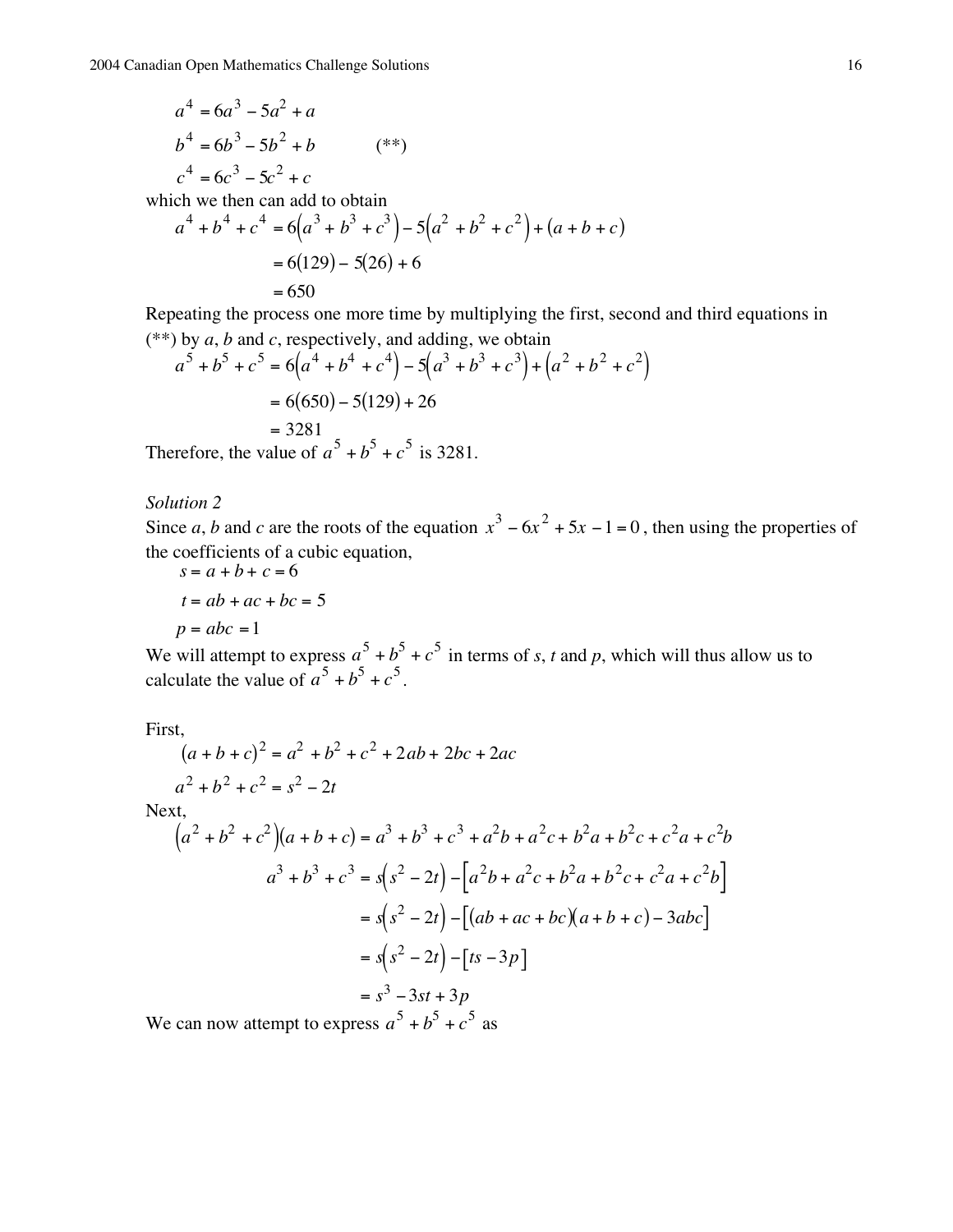$$
a^{5} + b^{5} + c^{5}
$$
\n
$$
= (a^{2} + b^{2} + c^{2})(a^{3} + b^{3} + c^{3}) - [a^{2}b^{3} + a^{2}c^{3} + b^{2}a^{3} + b^{2}c^{3} + c^{2}a^{3} + c^{2}b^{3}]
$$
\n
$$
= (a^{2} + b^{2} + c^{2})(a^{3} + b^{3} + c^{3}) - [(a^{2}b^{2} + a^{2}c^{2} + b^{2}c^{2})(a + b + c) - (a^{2}b^{2}c + a^{2}bc^{2} + ab^{2}c^{2})]
$$
\n
$$
= (s^{2} - 2t)(s^{3} - 3st + 3p) - [[(ab + ac + bc)^{2} - 2(a^{2}bc + ab^{2}c + abc^{2})](a + b + c) - abc(ab + ac + bc)]
$$
\n
$$
= (s^{2} - 2t)(s^{3} - 3st + 3p) - [[t^{2} - 2abc(a + b + c)]s - pt]
$$
\n
$$
= (s^{2} - 2t)(s^{3} - 3st + 3p) - [[t^{2} - 2ps]s - pt]
$$
\n
$$
= (6^{2} - 2(5))(6^{3} - 3(6)(5) + 3(1)) - [[5^{2} - 2(1)(6)](6) - 1(5)]
$$
\n
$$
= (26)(129) - [[13](6) - 5]
$$
\n
$$
= 3354 - [73]
$$
\n
$$
= 3281
$$

Therefore, the value of  $a^5 + b^5 + c^5$  is 3281.

(b) We will proceed by dividing our proof into several steps.

*Step 1*: Estimate the values of *a*, *b* and *c Step 2*: Show that  $a^n + b^n + c^n$  is an integer for every positive integer *n Step 3*: Final conclusion

*Step 1*: Estimate the values of *a*, *b* and *c*

Define  $f(x) = x^3 - 6x^2 + 5x - 1$ .

If  $x < 0$ , then  $x^3 < 0$ ,  $-6x^2 < 0$ ,  $5x < 0$ , and  $-1 < 0$ , so  $f(x) = x^3 - 6x^2 + 5x - 1 < 0$ . This tells us that  $f(x) = 0$  cannot have any negative roots. It is also clear that 0 is not a root of  $f(x) = 0$ , so each of *a*, *b* and *c* is positive.

If we calculate a few values of  $f(x) = x^3 - 6x^2 + 5x - 1$ , we obtain  $f(0) = -1$ ,  $f(1) = -1$ ,  $f(2) = -7$ ,  $f(3) = -13$ ,  $f(4) = -13$ ,  $f(5) = -1$ , and  $f(6) = 29$ .

Therefore, one of the roots is between 5 and 6.

However, we know from part (a) that  $a + b + c = 6$ , so since all three roots are positive, then we must have  $5 < c < 6$  and  $0 < a,b < 1$ . (Since one root is bigger than 5, each root is positive, and the sum of the three roots is 6, then neither *a* nor *b* is bigger than 1.) Since  $5 < c < 6$  and  $a + b + c = 6$ , then  $0 < a + b < 1$ .

We also know from part (a) that  $abc = 1$ . Since  $5 < c < 6$ , then  $\frac{1}{6} < ab < \frac{1}{5}$  and since each of *a* and *b* is less than 1, then each of *a* and *b* must be bigger than  $\frac{1}{6}$ .

Since *a* and *b* are each bigger than  $\frac{1}{6}$  and  $0 < a + b < 1$ , then  $\frac{1}{6} < a, b < \frac{5}{6}$ .

(We could have proceeded less formally by doing some quick calculations to see that  $f(0.1) = -0.559$ ,  $f(0.2) = -0.232$ ,  $f(0.3) = -0.013$ ,  $f(0.4) = 0.104$ ,  $f(0.5) = 0.125$ ,